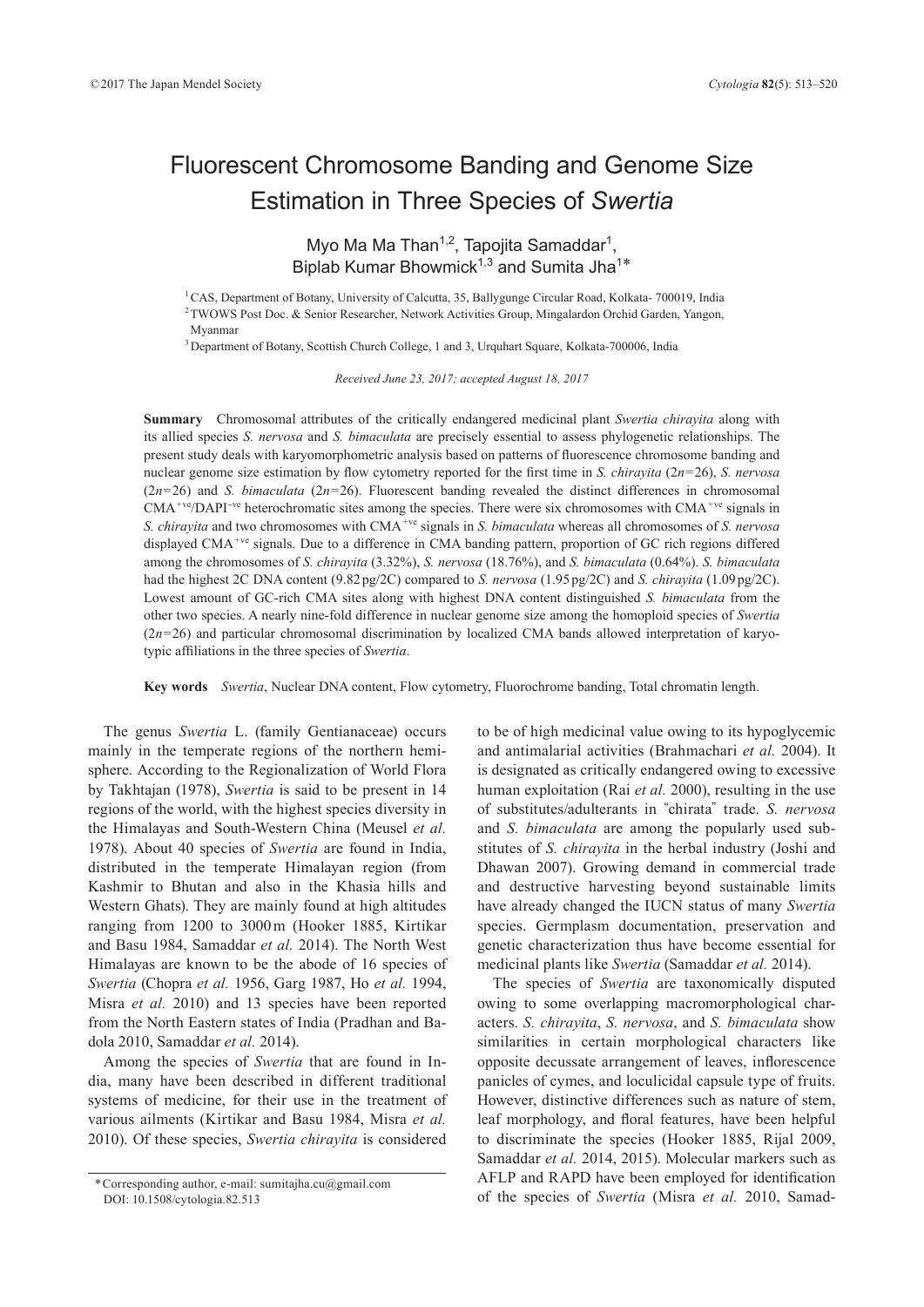dar *et al.* 2015). In terms of biochemical constituents, content of Swertiamerin was found to differ among *S. chirayita*, *S. bimaculata*, and *S. nervosa* (Samaddar *et al.* 2013). Amarogentin was found in *S. chirayita* and *S. nervosa* but not detected at all in *S. bimaculata*. The content of magniferin was also shown to be different in *S. chirayita* and *S. nervosa* (Khanal *et al.* 2015).

Being identified as a highly heterogeneous and polyphyletic genus (Chassot *et al.* 2001), chromosome study is considered to have great potential in evaluation of taxonomic affinities and phylogenetic relationships. There are only limited reports on chromosome analysis on Indian *Swertia* species (Khoshoo and Tandon 1963, Roy *et al.* 1988). We have recently reported chromosome number, karyotype, and meiotic analysis in *Swertia* species from Eastern Himalayas following conventional staining techniques (Samaddar *et al.* 2015). Based on conventional methods, *S. chirayita* and *S. nervosa* revealed an overall similarity in chromosome features while *S. bimaculata* had some differences in chromosome size and karyotype. There are many scopes to investigate chromosomal physiognomy based on advanced cytogenetic methods and fluorochrome banding analysis (Bhowmick *et al.* 2012, Jha and Yamamoto 2012, Nath *et al.* 2015). Especially the implication of enzymatic maceration and air drying technique (EMA, Fukui 1996) can potentially aid karyotype analysis following fluorochrome staining of chromosomes. In addition to chromosome analysis, interspecific genome size variation is considered as a taxonomically informative marker for homoploid species (Kron *et al.* 2007) which has not been reported so far in the case of *Swertia*. The use of flow cytometric methods for estimation of genome size has been recognized as a progressive measure to assess interspecific relationships (Bennett and Leitch 1995) which is aimed to improve cytogenetic background of the three species of *Swertia*. In the present study, nuclear DNA content and karyotype analysis based on fluorescence chromosome banding have been reported for the first time in the critically endangered species *S. chirayita*, *S. nervosa*, and *S. bimaculata*, to explore patterns of karyoevolutionary trends within the genus.

## Materials and methods

## *Plant materials*

*Swertia chirayita* (Roxb.) H. Karst. (synonym: *Swertia chirata* Buch.-Ham. ex Wall), *Swertia nervosa* (Wall. ex G. Don) C. B. Clarke and *Swertia bimaculata* (Sieb. & Zucc.) Hook. f. & Thomson ex C. B. Clarke plants with flowers and green fruits were collected during the month of September–November from Lava, Darjeeling, India. Collected specimens were identified on the basis of morphological characters and herbarium specimens were prepared. The voucher specimens have been deposited in the Herbarium of Shivaji University,

Kolhapur, (SUK) Maharashtra, India with the accession numbers SUK-5286, SUK-5288, and SUK-5287 for *S. chirayita*, *S. nervosa*, and *S. bimaculata*, respectively.

Seeds of each species were surface sterilized with 0.1% HgCl<sub>2</sub> (w/v) for 30 min, washed five times with sterilized distilled water and cultured on Murashige and Skoog's (1962) basal medium under 16h photoperiod at 24°C and 60% relative humidity in a growth chamber. The roots and leaves obtained from *in vitro* derived plantlets were used for cytological study.

#### *Chromosome preparation for fluorochrome staining*

Healthy root tips (0.5–1 cm) obtained from two months old axenic seedlings were pretreated in 8-Hydroxyquinoline (2 mM) at 20–22°C for 3.5 h, fixed overnight in 1:3 glacial acetic acid: methanol and stored at -20°C. Fixed root tips were washed in cold distilled water and then incubated in enzyme mixture containing 1% cellulose (Onozuka RS, Yakult Pharmaceutical Ind. Co., Ltd., Japan), 0.75% macerozyme R-10 (Yakult Pharmaceutical Ind. Co., Ltd., Japan), 0.15% pectolyase Y-23 (Kyowa Chemical Products Co., Ltd., Japan) and 1 mM EDTA (pH 4.2) for 60 min (Fukui 1996). Enzyme digested root tips were macerated in a drop of fixative (1 : 3 aceto-methanol) on glass slides and air dried. Slides were stained with 2% Giemsa solution (Giemsa azure eosine methylene blue solution, Merck, Germany) in 1/15 phosphate buffer for 15 min, rinsed with distilled water, air dried and mounted with xylene. Position of the metaphase plates were marked on slides and photographed using ProgRes®CT5 (Jenoptik, Germany) camera attached to Leitz GMBH microscope. Chromosome measurements [long arm length (*l*), short arm length (*s*), chromosome length (CL)] and total diploid chromatin length  $\left( {TCL = \sum\nolimits_{i = 1}^{2n} {CL} } \right)$  were taken using the software ProgRes 2.3.3. For karyotype analysis, chromosomes were classified on the basis of centromeric indices [*Ci*=(*s*/*CL*)×100] according to Levan *et al.* (1964) and designated as metacentric (M) (*Ci*>47.5–50.0), nearly metacentric (m) (*Ci*>37.5–47.5), submetacentric (sm) (*Ci*>25.0–37.5) and subtelocentric (st) (*Ci*>12.5–25.0). Chromosome morphometric data were taken from at least five different metaphase plates from three individual plants of each species to construct karyotypes.

Giemsa stained slides were destained in 70% methanol for subsequent staining of chromosomes with basespecific fluorochromes 4'-6-diamidino-2-phenylindole (DAPI) (AT-specific) and chromomycin  $A_3$  (CMA) (GCspecific), following the protocol of Schweizer (1976) with minor modifications (Bhowmick *et al.* 2012, Jha and Yamamoto 2012, Nath *et al.* 2015). Chromosomes were stained with  $50 \mu g \text{m}$ L<sup>-1</sup> DAPI solution with Actinomycin D as a counterstain and observed under fluorescent microscope Zeiss Axioscop 2 with a UV filter cassette. After observation, the same slides were stained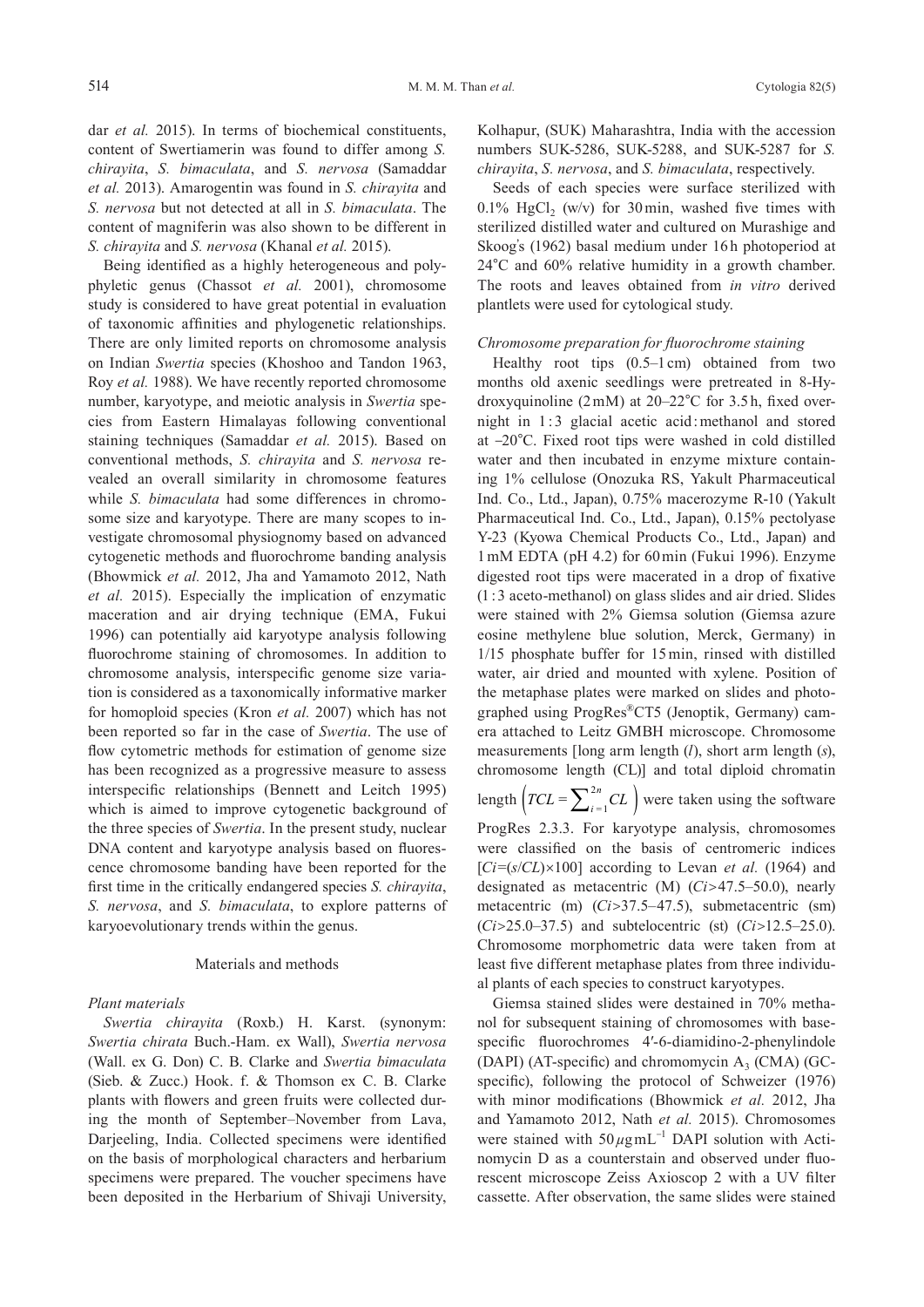

**Fig. 1.** Somatic metaphase chromosomes (2*n*=26) in the species of *Swertia*. (**a**–**c**) Chromosomes of *Swertia chirayita* stained with Giemsa (a), DAPI (b) and CMA3(c). (**d**–**i**) Chromosomes of *Swertia nervosa* stained with Giemsa (d), DAPI (e) and CMA3 (f). (**g**–**i**) Chromosomes of *Swertia bimaculata* stained with Giemsa (g), DAPI (h) and CMA3 (i). Arrows indicate CMA<sup>+ve</sup> signals on chromosomes. Bar scale=10 $\mu$ m.

with  $0.1 \,\text{mg}\,\text{mL}^{-1}$  CMA solution and observed under BV filter cassette. Images were captured with the camera ProgRes MFscan (Jenoptik, Germany) attached to Zeiss Axioscop2. Lengths of chromosomal fluorescent signals were measured using the software ProgRes Capture-Pro2.8.8. Based on the number and length of the signals, the GC rich regions in chromosomes was expressed as the relative percentage of total chromatin length (Moscone *et al.* 1996, Guerra 2000) for each species.

## *Genome size estimation*

Leaves from two months old axenic seedling derived plants of *S. chirayita*, *S. nervosa*, and *S. bimaculata* were used as source material for nuclei isolation and estimation of genome size. The standard *Zea mays* L. ʻCE-777' and *Solanum lycopersicum* L. ʻStupické polní rané' were kindly provided by Dr. Jaroslav Doležel, Institute of Experimental Botany, Olomouc, Czech Republic, with reported 2C value of 5.43 and 1.96 pg, respectively (Doležel *et al.* 2007). Nuclei isolation was done according to the protocol of Galbraith *et al.* (1983) in Tris-MgCl<sub>2</sub> buffer (Pfosser *et al.* 1995) with  $50 \mu g \text{mL}^{-1}$ RNase A. Leaves of standard and sample materials were

co-chopped on ice beds with a sharp razor blade in a petridish, cell debris were precipitated by centrifugation and isolated nuclei were stained with propidium iodide (PI)  $(50 \,\mu g \, \text{mL}^{-1})$ . Nuclei suspensions of sample and standard material were simultaneously analyzed using a BD FACS Verse Flow Cytometer (BD Bioscience, U.S.A.) with a 488 nm solid state laser (50 mW). Samples were run at a medium speed  $(60 \mu L \text{ min}^{-1})$  and data were acquired and analyzed using the BD FACS Suite Software. A linear PI fluorescence Area (PI-A) *vs.* PI fluorescence Width (PI-W) plot was drawn to eliminate debris using qualitative gating. A PI fluorescence histogram (PI-A) was drawn to view nuclear DNA content. At least 3000 nuclei were run per sample and three replicates from three separate individuals were analyzed. Conversion of mass value into base-pair numbers was done according to the factor 1 pg=978 Mbp (Doležel *et al.* 2003).

#### *Statistical analysis*

Descriptive statistics were calculated and parameter studied included mean, standard deviation (SD) and minimum and maximum values. Results were expressed as mean and the Tukey's HSD test was used for *post-*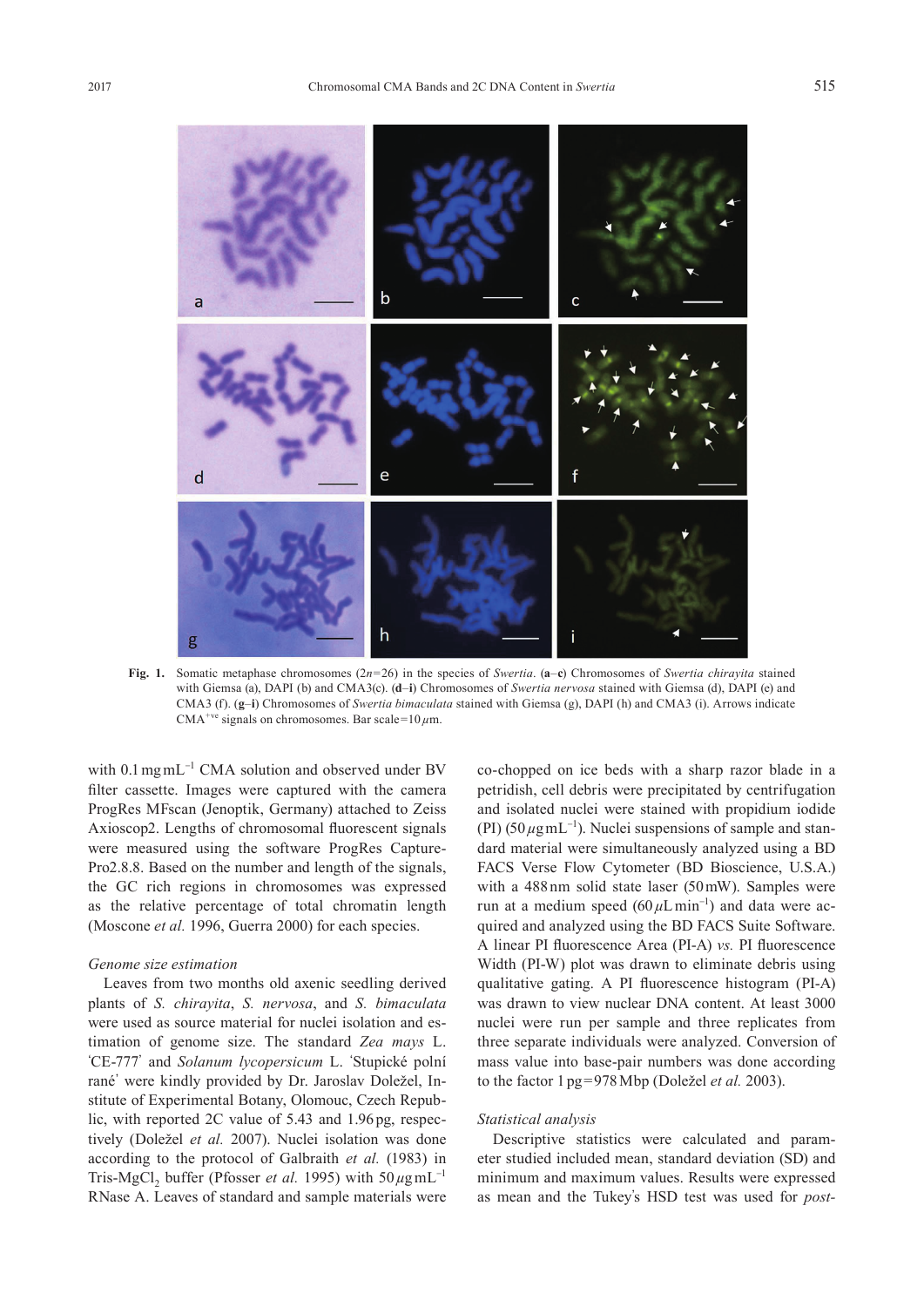*hoc* analyses. The statistical analysis was conducted at 95% confidence level and *p* value less than 0.05 was considered statistically significant. Principal component analysis (Marghali *et al.* 2014) was conducted to see cytological relationships between the three species of *Swertia*. The variables used for this study included quantitative data like the estimated total chromatin lengths, amount of GC rich regions in chromosomes as measured from the length of CMA+ve signals (Moscone *et al.* 1996, Guerra 2000) and 2C DNA content. InfoStat Version 2013d (free version) was used for correlation analysis using the non-parametric Spearman test (Sokal and Rohlf 1995) and principal component analysis.

# Results

# *Karyomorphological analysis based on fluorescent banding pattern*

The number of chromosomes in the diploid complement was 2*n*=26. EMA-Giemsa method facilitated elimination of cytoplasmic background and clear visualization of chromosome morphology in the species of *Swertia* (Fig. 1). *S. chirayita* (2*n*=26) and *S. nervosa*  $(2n=26)$  are characterized by the presence of small chromosomes ( $\leq$ 3.5 $\mu$ m) while most of the chromosomes in *S. bimaculata* ( $2n=26$ ) are of medium size (3.5–6 $\mu$ m).

The total chromatin length was found to display significant differences between *S. bimaculata* and *S. chirayita* while *S. nervosa* had a TCL of intermediate value (Table 1). Somatic metaphase complement of the three species of *Swertia* displayed distinct karyomorphology and all had a pair of chromosomes with two constrictions (Table 1).

Fluorescence banding of the EMA-Giemsa stained metaphase plates enabled clarification of chromosomal differences among the species of *Swertia*. Chromosomes stained with DAPI did not display any specific bands while a differential distribution of CMA<sup>+ve</sup> signals was evident among the species (Figs. 1, 2). The  $CMA^{+ve}$ signals always corresponded with DAPI<sup>-ve</sup> areas on the chromosomes. On the basis of position and number of chromosomal CMA+ve signals, six types of chromosomes were categorized which are differentially distributed in the three species of *Swertia*. The CMA+ve signals always corresponded with DAPI-ve areas on the chromosomes. Chromosomes with CMA<sup>+ve</sup> signals at the centromeric region were designated as type A, chromosomes with proximal CMA<sup>+ve</sup> signals were designated as type B, chromosomes with  $CMA<sup>+ve</sup>$  signals at centromeric and interstitial region on long arm was termed type C, nucleolar chromosomes with one  $CMA^{+ve}$  signal at the nucleolar constriction were designated type D, nu-



**Fig. 2.** (**a**) Chromosome types of *Swertia* species based on CMA+ve signals. Ideograms of *S. chirayita* (**b**), *S. nervosa* (**c**) and *S. bimaculata* (**d**), chromosomes arranged according to descending length. Bar scale=1 *µ*m.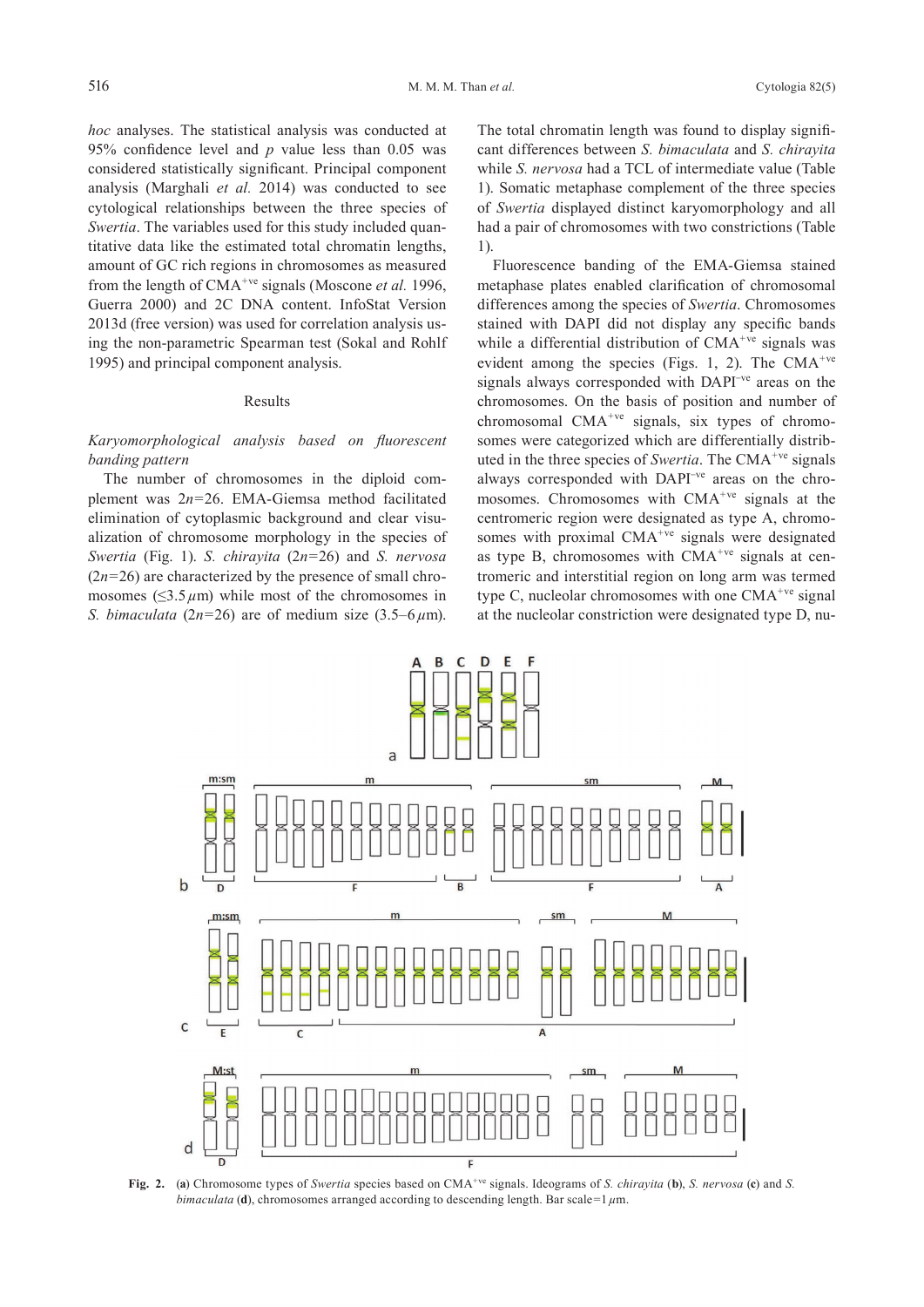**Table 1.** Comparative karyomorphology based on fluorescent banding and nuclear DNA content of three species of *Swertia*.

| Species                 | Karyotype                                                | Nuclear DNA content |                                          |                               | No. of                               | Karyotype on the basis<br>of $CMA^{+ve}$ banding | Chromosomal GC<br>rich regions |
|-------------------------|----------------------------------------------------------|---------------------|------------------------------------------|-------------------------------|--------------------------------------|--------------------------------------------------|--------------------------------|
|                         |                                                          | pg/2C               | Mbp/2C                                   | $TCL$ ( $\mu$ m)              | chromosomes with<br>$CMA+ve$ signals | pattern                                          | $(CMA^{+ve})$                  |
| S. chiravita $(2n=26)$  | $2M+12m+10sm+2m:sm$ $1.09\pm0.16^a$ $1062.76\pm152.87^a$ |                     |                                          | $60.14 \pm 4.97$ <sup>a</sup> | <sub>(</sub>                         | $2A+2B+2D+20F$                                   | $3.32 \pm 0.21$ <sup>a</sup>   |
| S. nervosa $(2n=26)$    | $8M+14m+2sm+2m:sm$                                       | $1.95 \pm 0.14^a$   | $1910.36 \pm 137.04^a$                   | $80.27 \pm 1.71^b$            | 26                                   | $20A+4C+2E$                                      | $18.76 \pm 2.51^b$             |
| S. bimaculata $(2n=26)$ | $6M+16m+2sm+2M:st$                                       |                     | $9.82 \pm 0.71^b$ $9607.22 \pm 691.30^b$ | $133.16 \pm 13.03^b$          |                                      | $2D+24F$                                         | $0.64 \pm 0.20^{\circ}$        |

Values followed by same letter are not significantly different according to Tukey's HSD test (*p*=0.05). TCL: total diploid chromosome length.



**Fig. 3.** Propidium iodide fluorescence intensity-area (PI-A) histograms of *Swertia chirayita* (**a**) and *Swertia nervosa* (**b**) with internal standard *Zea mays* L. ʻCE-777.' (**c**) Propidium iodide fluorescence intensity-area (PI-A) histograms of *Swertia bimaculata* with internal standard *Solanum lycopersicum* L. ʻStupické polní rané. Mean FL=Mean fluorescence intensity.

cleolar chromosomes with  $CMA<sup>+ve</sup>$  signal at centromeric as well as the nucleolar constriction were designated type E, and chromosomes with no detectable CMA signals were type F (Fig. 2a).

In *S. chirayita*, one pair of metacentric chromosomes had centromeric CMA<sup>+ve</sup> signals (type A). Another pair of nearly metacentric chromosomes had proximal  $CMA<sup>+ve</sup>$  signal on the long arm (type B). One pair of chromosomes with two constrictions (m.sm) showed the presence of CMA+ve signal on the submedian constriction (type D) (Fig. 1a–c, Fig. 2b). Ten pairs of chromosomes did not possess any CMA<sup>+ve</sup> signals (type F). Hence the karyotype of *S. chirayita* according to CMA banding pattern was 2A(2M)+2B(2m)+2D(2m.sm)+20F

## (10m+10sm) (Fig. 2b, Table 1).

In the case of *S. nervosa*, CMA<sup>+ve</sup> signals were observed in all somatic chromosomes (Fig. 1d–f). Centromeric CMA<sup>+ve</sup> signals (type A) were found in 20 chromosomes of which 8 were metacentric, 10 were nearly metacentric, and 2 were submetacentric. There were four nearly metacentric chromosomes with CMA+ve signals at centromeric and interstitial region (type C). In the case of the nucleolar pair of chromosomes of *S. nervosa*,  $CMA<sup>+ve</sup>$  signals were detected at both the nearly median and submedian constrictions (type E). Thus, on the basis of CMA banding pattern, the karyotype of *S. nervosa* was 20A(8M+10m+2sm)+4C(4m)+2E(m.sm) (Fig. 2c, Table 1).

 $CMA<sup>+ve</sup>$  signals were observed only at the subterminal constriction of the nucleolar pair of *S. bimaculata* (type B1). The rest of the chromosomes did not possess any CMA<sup>+ve</sup> signals and belong to Type F (Fig. 1g-i, Fig. 2d). Thus, on the basis of  $CMA^{+ve}$  banding pattern the karyotype of *S. bimaculata* is 2D (M:st)+ 24F(6M+16m+2sm).

Based on the presence of chromosomal CMA signals, the GC rich elements in the species of *Swertia* exhibited differential distribution (Table 1). The proportion of GC rich regions was highest in the chromosomes of *S. nervosa* (18.76%) followed by that of *S. chirayita* (3.32%) while lowest GC rich chromosomal region was found in *S. bimaculata* (0.64%) (Table 1).

*Genome size of* S. chirayita*,* S. nervosa*, and* S. bimaculata

Comparison of 2C values revealed interspecific difference in DNA contents which reached up to about nine fold in the case of *Swertia bimaculata*. The highest nuclear DNA content of 9.82 pg/2C was observed in *S. bimaculata* and was significantly different from that of the other two species: *S. nervosa* (1.95 pg/2C) and *S. chirayita* (1.09 pg/2C) (Table 1, Fig. 3). Nuclear DNA content was positively correlated with TCL (*r*=1.00,  $p=0.16$ ).

# *Interspecific chromosomal relationship based on principal component analysis*

Principal component analysis revealed the formation of three distinct locations for *S. chirayita*, *S. nervosa*, and *S. bimaculata* (Fig. S1) in PCA plot. *S. chirayita* and *S. nervosa* were relatively close in terms of the karyo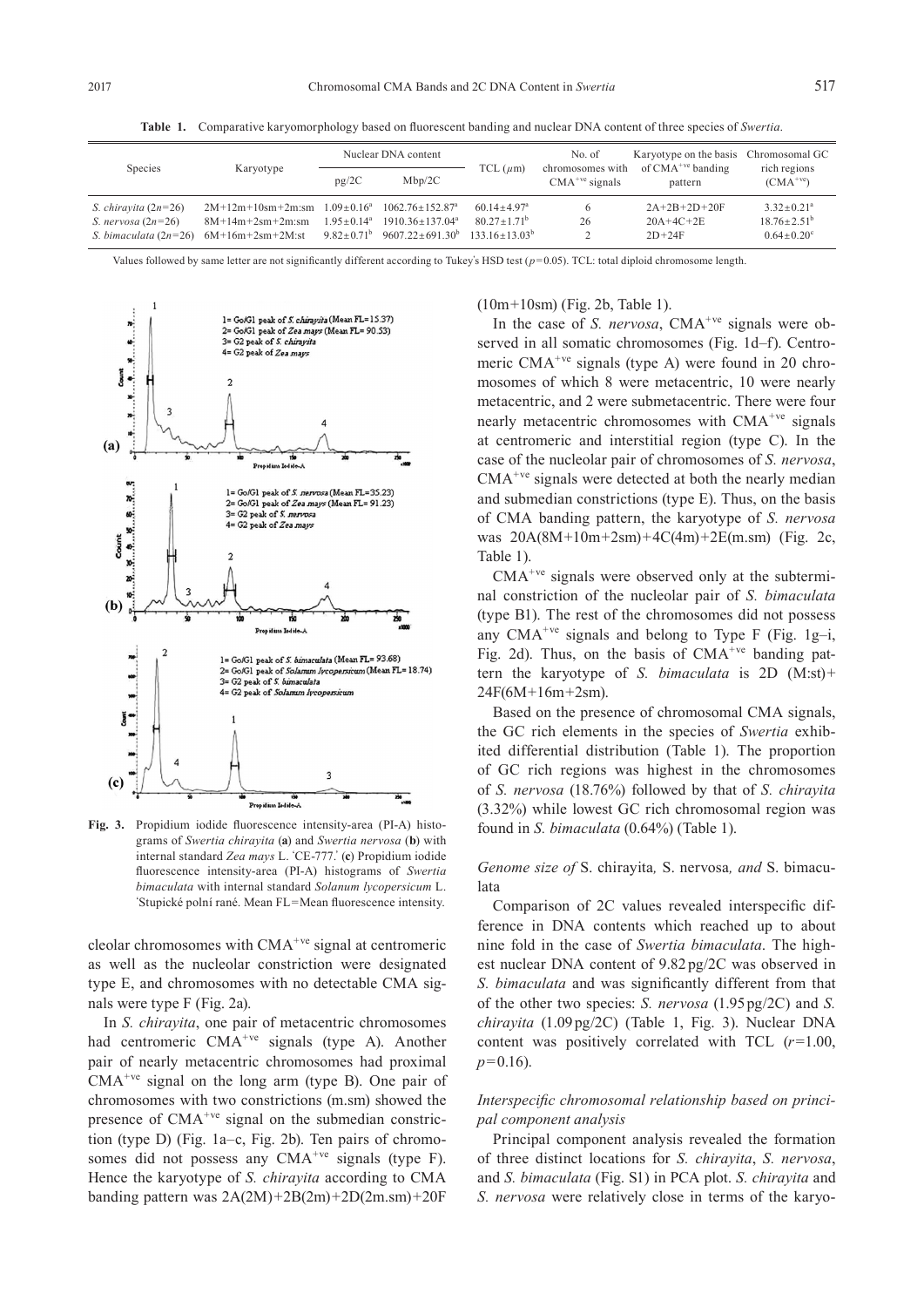type variables while *S. bimaculata* noticeably occupied a distant position than these two species (PC1 17.0% and PC2 83.0% values). Distant location of *S. bimaculata* indicated significant differences from *S. chirayita* and *S. nervosa*.

#### Discussion

The chromosome number  $(2n=26)$  and karyotypes studied in the *Swertia* species, corroborated to a previous report of conventional acetoorcein based study (Samaddar *et al.* 2015). Fluorochrome banding and genome size estimation in the critically endangered species *S. chirayita* and its adulterant species *S. nervosa* and *S. bimaculata* enabled cytological characterization of three species showing distinct differences within the genus. Nuclear DNA content of the *Swertia* species positively correlated with TCL  $(r=1.00, p=0.16)$  which is a general trend in plants (Acosta *et al.* 2012). In spite of being a homoploid species, *S. bimaculata* has significantly higher length of total chromatin and nuclear DNA content than *S. chirayita* and *S. nervosa* and hence can be distinguished based on 2C DNA values. Such a difference in nuclear DNA content between homoploids indicates taxonomic heterogeneity in rapidly diverging species (Loureiro *et al.* 2010). Especially, the remarkable divergence in genome size of *S. bimaculata* without any change in chromosome number had exceeded genome size divergence in many other homoploid species (Loureiro *et al.* 2010). Apart from the difference in 2C DNA content, unique fluorochrome banding pattern enabled cytological distinction between these species.

Previously, karyotype differences between species was accomplished after a thorough analysis of chromosome morphometric parameters based on conventional acetoorcein staining (Samaddar *et al.* 2015). In the current study, staining of the somatic chromosomes with chromomycin A3 clarified species identification at a single glance (Fig. 1) based on presence and absence of CMA bands and mode of distribution of CMA signals. EMA method had been central in the implication of fluorochrome banding technique since the method results in well spread metaphase chromosomes with representable morphology (Fig. 1). *S. nervosa* exhibited the greatest preponderance of GC rich CMA+ve signals on the chromosomes. The physical positioning of GCrich bands in *S. nervosa* appeared in the centromeric regions in all chromosomes, corresponding to an equilocal pattern of distribution (Fig. 1d–f, Fig. 2c). Although uncommon, centromeric occurrence of GC rich CMA+ve sites were previously detected in the chromosomes of *Coccinia grandis* (Bhowmick *et al.* 2012). The occurrence of CMA+ve signals on nucleolar constrictions perhaps constitutes the NOR- GC elements in *S. nervosa* like in many other plant species (Guerra 2000). Apart from the centromeric and nucleolar regions, interstitial

GC rich blocks are also found in two pairs of chromosomes remaining as a distinctive chromosomal marker for *S. nervosa* (Fig. 2c). Although CMA-positive signals commonly represent GC-rich heterochromatin (Guerra 2000), the exact nature and function of the GC rich CMA+ve sites is subject to further characterization.

In the case of *S. chirayita*, centromeric CMA<sup>+ve</sup> signals were detected in one pair. Another pair of chromosomes had proximal CMA<sup>+ve</sup> site just below centromere. The nucleolar pair had CMA<sup>+ve</sup> signals only at the nucleolar constriction (Fig. 2b). However, the proportion of GC rich sites in *S. chirayita* was considerably low compared to the adulterant species, *S. nervosa*. The pair of nucleolar chromosomes that have been reported to be alike in *S. chirayita* and *S. nervosa*, could be distinguished by CMA banding patterns as type D in the former and type E in the latter species.

It is interesting to note that *S. bimaculata* with largest TCL and genome size had the lowest heterochromatin (0.64%) among the three species. The nucleolar constriction had a CMA signal of type D (Fig. 2d) and rest of the chromosomes had a uniform pattern of CMA staining. The reduction in chromosomal CMA signals might result from dispersed nature of GC rich sequences in the genome. A correlation between the largest genome size in *S. bimaculata* and the very limited amount of GC rich CMA+ve sites remains to be a stimulating concern. Moscone *et al.* (2003) suggested that the increase in repetitive sequences not only at particular chromosomal sites but also at dispersed locations can lead to expansion in genome size as found in *Capsicum* which may be plausible also in *Swertia bimaculata.*

Presently, a combination of cytological features such as karyotype, fluorochrome banding pattern, and nuclear genome size had been employed to assess interspecific relationships by PCA. Distinct positions of the three species in a PCA plot indicated the utility of the present approach for cytological characterization of each species. A relative proximity between *S. chirayita* and *S. nervosa* probably indicates karyotype affinity as was reported earlier (Samaddar *et al.* 2015). However, *S. bimaculata* was found to have profound divergence in terms of chromosomal features and DNA content as evident after principal component analysis (Fig. S1).

Our study is the first report on fluorochrome banding pattern and genome size estimation in the genus *Swertia*. The current study provides reference for further evaluation of other *Swertia* species to understand the trend of chromosomal GC-rich element distribution in relation to nuclear DNA contents in the genus. Such molecular cytogenetic analysis can furnish valuable information to consolidate the existing knowledge on the evolution and systematics of the group and can be used as a platform for further studies.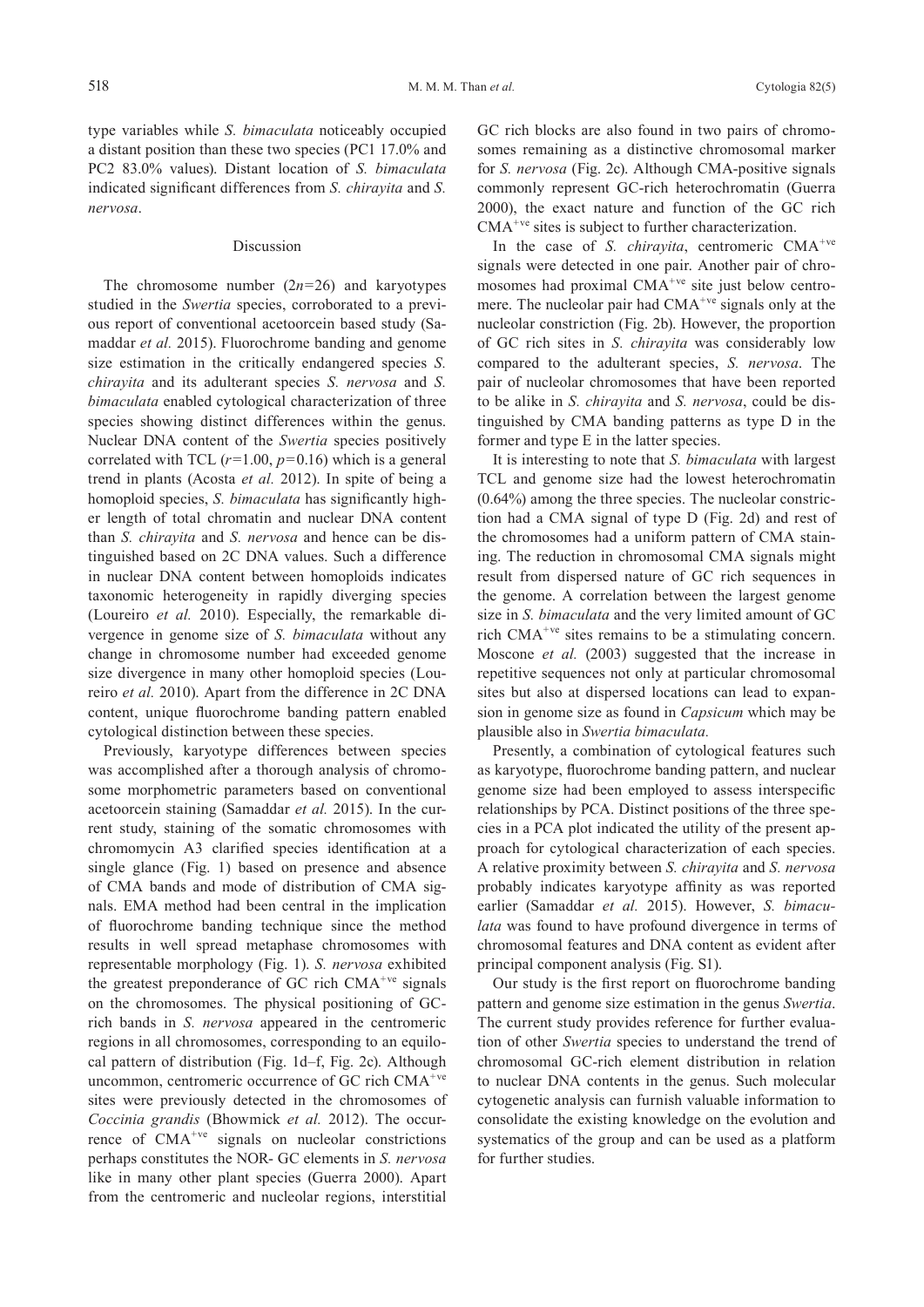#### Acknowledgements

MMMT thanks the Department of Biotechnology, Government of India and the Third World Organization for Women in Science, TWOWS, Italy for the award of DBT-TWOWS Post Doctoral Fellowship and Ms. Sayantani Nath for technical help. TS acknowledges the University Grants Commission (UGC, GOI) for the award of RFSMS Fellowship. The authors are grateful to Prof. Timir Baran Jha for his help and guidance in fluorescence banding technique. The authors thank Prof. Jaroslav Doležel, Institute of Experimental Botany, Olomouc, Czech Republic for the provision of seeds for reference standard. The authors thank the Head of the Department of Botany, and Programme Coordinator, CAS, Department of Botany, University of Calcutta for the facilities provided. Thanks is due to the Director, CU- BD CoE for Nanobiotechnology, CRNN, University of Calcutta for providing instrument facilities.

## References

- [Acosta, M. C., Guerra, M. and Moscone, E. A. 2012. Karyological](http://dx.doi.org/10.1007/s00606-012-0657-x)  [relationships among some South American species of](http://dx.doi.org/10.1007/s00606-012-0657-x) *Solanum* [\(Solanaceae\) based on fluorochrome banding and nuclear DNA](http://dx.doi.org/10.1007/s00606-012-0657-x)  [amount. Plant Syst. Evol.](http://dx.doi.org/10.1007/s00606-012-0657-x) **298**: 1547–1556.
- [Bennett, M. D. and Leitch, I. J. 1995. Nuclear DNA amounts in angio](http://dx.doi.org/10.1006/anbo.1995.1085)[sperms. Ann. Bot.](http://dx.doi.org/10.1006/anbo.1995.1085) **76**: 113–176.
- Bhowmick, B. K., Jha, T. B. and Jha, S. 2012. Chromosome analysis in the dioecious cucurbit *Coccinia grandis* (L.). Voigt. Chromosome Sci. **15**: 9–15.
- [Brahmachari, G., Mondal, S., Gangopadhyay, A., Gorai, D., Muk](http://dx.doi.org/10.1002/cbdv.200490123)[hopadhyay, B., Saha, S. and Brahmachari, A. K. 2004.](http://dx.doi.org/10.1002/cbdv.200490123) *Swertia* [\(Gentianaceae\): chemical and pharmacological aspects. Chem.](http://dx.doi.org/10.1002/cbdv.200490123)  Biodivers. **1**[: 1627–1651.](http://dx.doi.org/10.1002/cbdv.200490123)
- [Chassot, P., Nemomissa, S., Yuan, Y. M. and Küpfer, P. 2001. High](http://dx.doi.org/10.1007/s006060170015)  paraphyly of *Swertia* [L. \(Gentianaceae\) in the](http://dx.doi.org/10.1007/s006060170015) *Gentianella*[lineage as revealed by nuclear and chloroplast DNA sequence](http://dx.doi.org/10.1007/s006060170015)  [variation. Plant Syst. Evol.](http://dx.doi.org/10.1007/s006060170015) **229**: 1–21.
- Chopra, R. N., Nayar, S. L., Chopra, I. C., Asolkar, L. V., Kakkar, K. K., Chakre, O. J. and Varma, B. S. 1956. Glossary of Indian Medicinal Plants. Council of Scientific & Industrial Research, New Delhi.
- Doležel, J., Bartoš, J., Voglmayr, H. and Greilhuber, J. 2003. Nuclear DNA content and genome size of trout and human. Cytometry A **51**: 127–128, author reply 129.
- [Doležel, J., Greilhuber, J. and Suda, J. 2007. Estimation of nuclear](http://dx.doi.org/10.1038/nprot.2007.310)  [DNA content in plants using flow cytometry. Nat. Protoc.](http://dx.doi.org/10.1038/nprot.2007.310) **2**: [2233–2244.](http://dx.doi.org/10.1038/nprot.2007.310)
- Fukui, K. 1996. Plant chromosomes at mitosis. In: Fukui, K. and Nakayama, S. (eds.). Plant Chromosomes: Laboratory Methods. CRC Press Inc., Boca Raton. pp. 1–17.
- [Galbraith, D. W., Harkins, K. R., Maddox, J. M., Ayres, N. M.,](http://dx.doi.org/10.1126/science.220.4601.1049)  [Sharma, D. P. and Firoozabady, E. 1983. Rapid flow cytometric](http://dx.doi.org/10.1126/science.220.4601.1049)  [analysis of the cell cycle in intact plant tissues. Science](http://dx.doi.org/10.1126/science.220.4601.1049) **220**: [1049–1051.](http://dx.doi.org/10.1126/science.220.4601.1049)
- Garg, S. 1987. Gentianaceae of the North West Himalaya (a revision). In: International Bioscience Monograph 17. Today and Tomorrow's Printers and Publishers, New Delhi.
- [Guerra, M. 2000. Patterns of heterochromatin distribution in plant](http://dx.doi.org/10.1590/S1415-47572000000400049)  [chromosomes. Genet. Mol. Biol.](http://dx.doi.org/10.1590/S1415-47572000000400049) **23**: 1029–1041.
- Ho, T. N., Xue, C. Y. and Wang, W. 1994. The origin, dispersal and

formation of the distribution pattern of *Swertia* L. (Gentianaceae). J. Syst. Evol. **32**: 525–537.

- Hooker, J. D. 1885. The Flora of British India. L. Reeve and Co., London.
- Jha, T. B. and Yamamoto, M. 2012. Application of EMA, fluorescent staining and FISH of rDNA in analysis of *Aloe vera* (L.) Burm. f. chromosomes. Bull. Fac. Agr. Kagoshima Univ. **62**: 83–89.
- [Joshi, P. and Dhawan, V. 2007. Axillary multiplication of](http://dx.doi.org/10.1007/s11627-007-9065-2) *Swertia chirayita* [\(Roxb. Ex Fleming\) H. Karst., a critically endangered](http://dx.doi.org/10.1007/s11627-007-9065-2)  [medicinal herb of temperate Himalayas.](http://dx.doi.org/10.1007/s11627-007-9065-2) *In Vitro* Cell. Dev. Biol. Plant **43**[: 631–638.](http://dx.doi.org/10.1007/s11627-007-9065-2)
- [Khanal, S., Shakya, N., Thapal, K. and Pant, D. R. 2015. Phytochemi](http://dx.doi.org/10.1186/s13104-015-1753-0)[cal investigation of crude methanol extracts of different species](http://dx.doi.org/10.1186/s13104-015-1753-0)  of *Swertia* [from Nepal. BMC Res. Notes](http://dx.doi.org/10.1186/s13104-015-1753-0) **8**: 821.
- Khoshoo, T. N. and Tandon, S. R. 1963. Cytological and pollination studies on some Himalayan species of *Swertia.* Caryologia **16**: 445–477.
- Kirtikar, K. R. and Basu, B. D. 1984. Indian Medicinal Plants, Allahabad **III**: 1664–1666.
- [Kron, P., Suda, J. and Husband, B. C. 2007. Applications of flow cy](http://dx.doi.org/10.1146/annurev.ecolsys.38.091206.095504)[tometry to evolutionary and population biology. Annu. Rev. Ecol.](http://dx.doi.org/10.1146/annurev.ecolsys.38.091206.095504)  [Evol. Syst.](http://dx.doi.org/10.1146/annurev.ecolsys.38.091206.095504) **38**: 847–876.
- [Levan, A., Fredga, K. and Sandberg, A. A. 1964. Nomenclature for](http://dx.doi.org/10.1111/j.1601-5223.1964.tb01953.x)  [centromeric position on chromosomes. Hereditas](http://dx.doi.org/10.1111/j.1601-5223.1964.tb01953.x) **52**: 201–220.
- Loureiro, J., Trávníček, P., Rauchová, J., Urfus, T., Vit, P., Stech, M., Castro, S. and Suda, J. 2010. The use of flow cytometry in the biosystematics, ecology and population biology of homoploid plants. Preslia **82**: 3–21.
- Marghali, S., Zitouna, N., Gharbi, M., Chennaoui-Kourda, H. and Trifi-Farah, N. 2014. Morphological and molecular characters: Congruence or conflict in the phylogeny of *Sulla* species? Aust. J. Crop Sci. **8**: 148–158.
- Meusel, H., Jäger, E., Rauschert, S. and Weinert, E. 1978. Vergleichende Chlorologie der Zentraleuropäischen Flora II (Karten). VEB Gustav Fischer Verlag, Jena, Germany.
- [Misra, A., Shasany, A. K., Shukla, A. K., Darokar, M. P., Singh, S.](http://dx.doi.org/10.4238/vol9-3gmr785)  [C., Sundaresan, V., Singh, J., Bagchi, G. D., Jain, S. P., Saikia,](http://dx.doi.org/10.4238/vol9-3gmr785)  [D. and Khanuja, S. P. 2010. AFLP markers for identification of](http://dx.doi.org/10.4238/vol9-3gmr785)  *Swertia* [species \(Gentianaceae\). Genet. Mol. Res.](http://dx.doi.org/10.4238/vol9-3gmr785) **9**: 1535–1544.
- [Moscone, E. A., Baranyi, M., Ebert, I., Greilhuber, J., Ehrendorfer, F.](http://dx.doi.org/10.1093/aob/mcg105)  [and Hunziker, A. T. 2003. Analysis of nuclear DNA content in](http://dx.doi.org/10.1093/aob/mcg105)  Capsicum (*S. olanaceae*[\) by flow cytometry and Feulgen densi](http://dx.doi.org/10.1093/aob/mcg105)[tometry. Ann. Bot.](http://dx.doi.org/10.1093/aob/mcg105) **92**: 21–29.
- [Moscone, E. A., Lambrou, M. and Ehrendorfer, F. 1996. Fluorescent](http://dx.doi.org/10.1007/BF00985817)  [chromosome banding in the cultivated species of](http://dx.doi.org/10.1007/BF00985817) *Capsicum* (So[lanaceae\). Plant Syst. Evol.](http://dx.doi.org/10.1007/BF00985817) **202**: 37–63.
- [Murashige, T. and Skoog, F. 1962. A revised medium for rapid growth](http://dx.doi.org/10.1111/j.1399-3054.1962.tb08052.x)  [and bio assays with tobacco tissue cultures. Physiol. Plant.](http://dx.doi.org/10.1111/j.1399-3054.1962.tb08052.x) **15**: [473–497.](http://dx.doi.org/10.1111/j.1399-3054.1962.tb08052.x)
- [Nath, S., Jha, T. B., Mallick, S. K. and Jha, S. 2015. Karyological](http://dx.doi.org/10.1007/s00709-014-0679-z)  [relationships in Indian species of](http://dx.doi.org/10.1007/s00709-014-0679-z) *Drimia* based on fluorescent [chromosome banding and nuclear DNA amount. Protoplasma](http://dx.doi.org/10.1007/s00709-014-0679-z)  **252**[: 283–299.](http://dx.doi.org/10.1007/s00709-014-0679-z)
- [Pfosser, M., Amon, A., Lelley, T. and Heberle-Bors, E. 1995. Evalu](http://dx.doi.org/10.1002/cyto.990210412)[ation of sensitivity of flow cytometry in detecting aneuploidy in](http://dx.doi.org/10.1002/cyto.990210412)  [wheat using disomic and ditelosomic wheat-rye addition lines.](http://dx.doi.org/10.1002/cyto.990210412)  [Cytometry](http://dx.doi.org/10.1002/cyto.990210412) **21**: 387–393.
- [Pradhan, B. K. and Badola, H. K. 2010. Chemical stimulation of](http://dx.doi.org/10.3923/rjss.2010.139.149)  [seed germination in ex situ produced seeds in](http://dx.doi.org/10.3923/rjss.2010.139.149) *Swertia chirayita*[, a critically endangered medicinal herb. Res. J. Seed Sci.](http://dx.doi.org/10.3923/rjss.2010.139.149) **3**: [139–149.](http://dx.doi.org/10.3923/rjss.2010.139.149)
- [Rai, L. K., Prasad, P. and Sharma, E. 2000. Conservation threats to](http://dx.doi.org/10.1016/S0006-3207(99)00116-0)  [some medicinal plants of the Sikkim Himalaya. Biol. Conserv.](http://dx.doi.org/10.1016/S0006-3207(99)00116-0)  **93**[: 27–33.](http://dx.doi.org/10.1016/S0006-3207(99)00116-0)
- Rijal, D. P. 2009. Taxonomic study of some medicinally important species of *Swertia* L. (Gentianaceae) in Nepal. Bot. Orient. J.